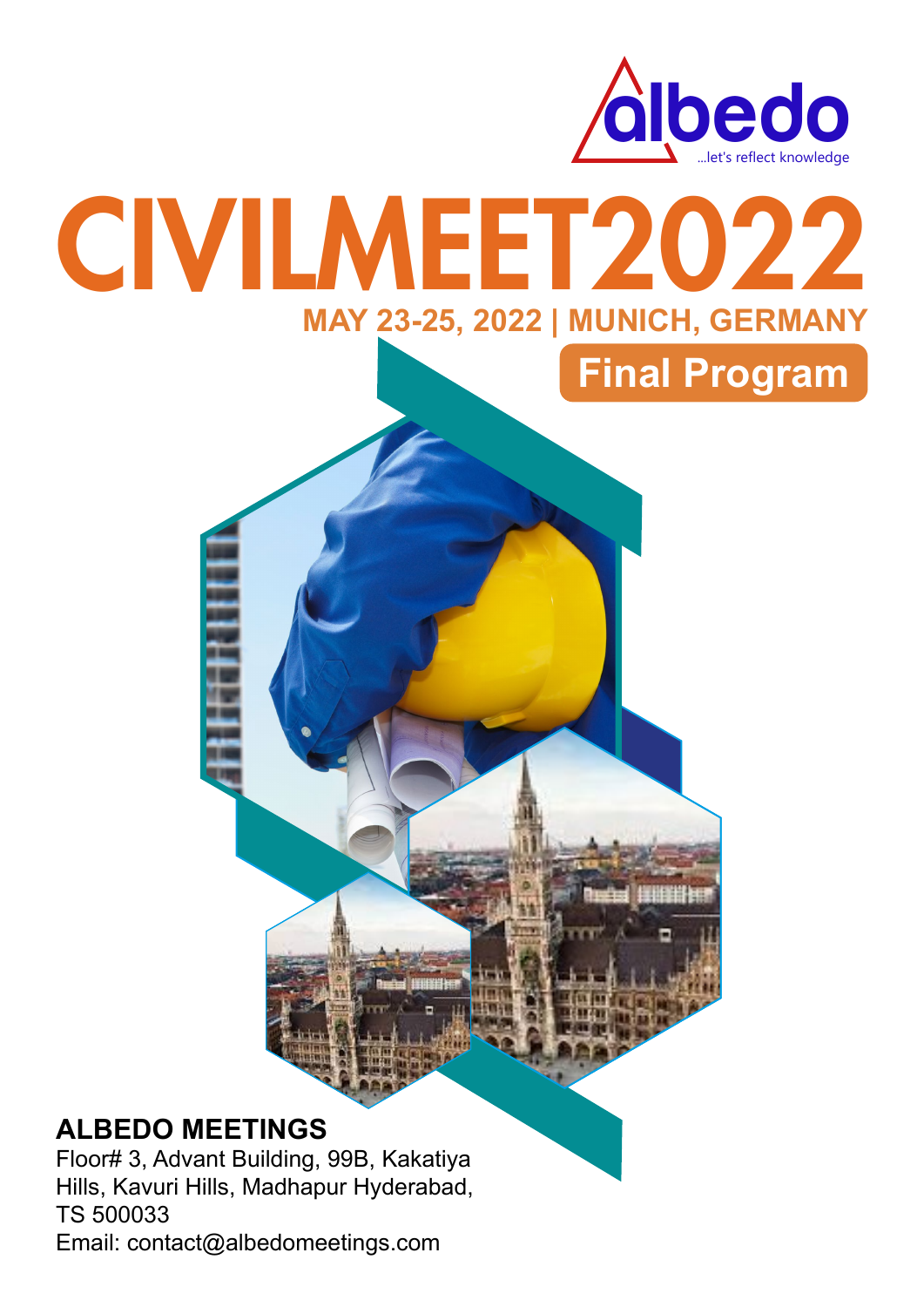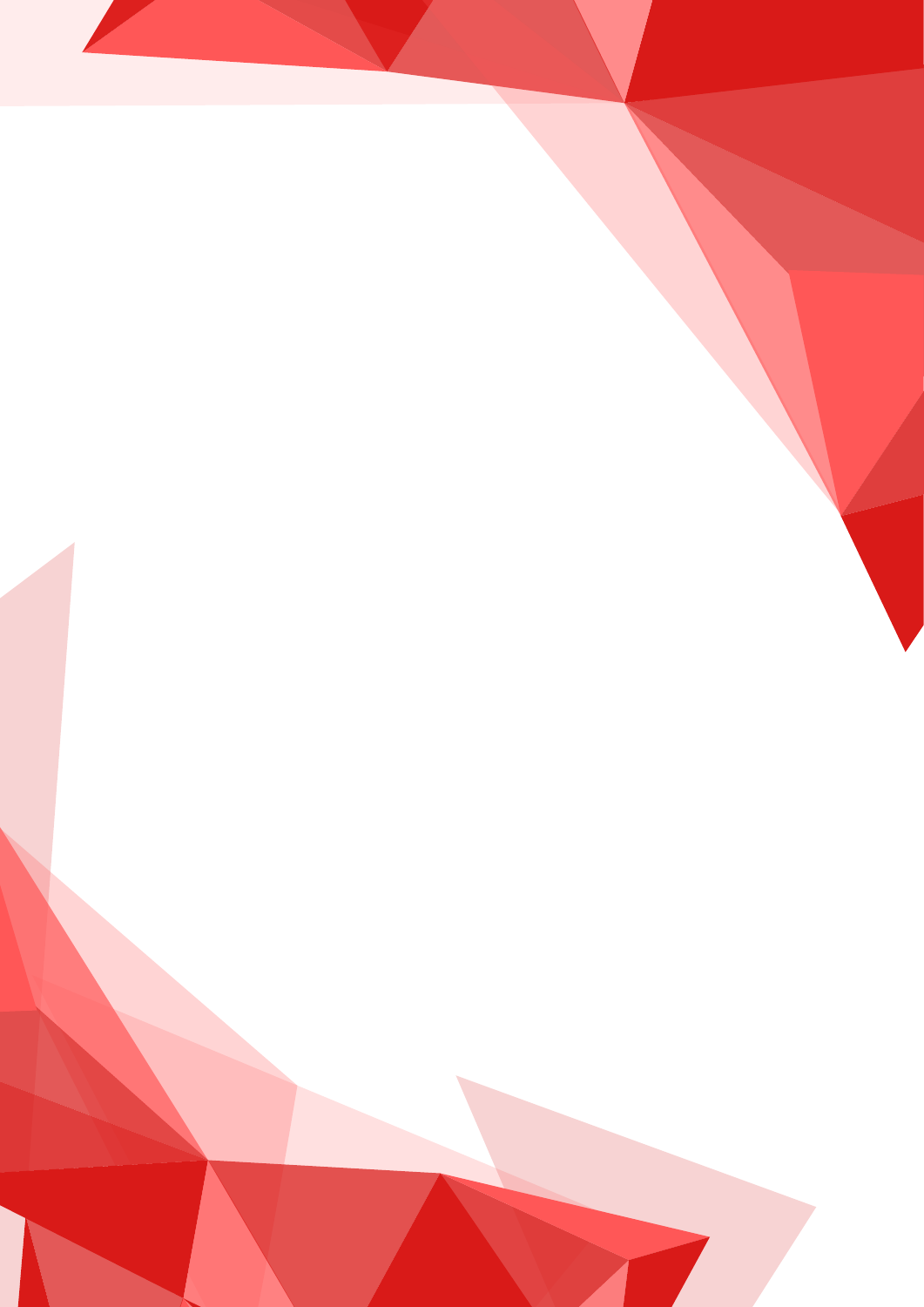#### **Day 01, May 23, 2022** 08:30-09:00 **Registrations** 09:00-09:30 **Introduction and Opening Ceremony Conferece Chair:** Kang-Won Lee, University of Rhode Island, USA 09:30-10:10 **P** Title: Use of Warm Mix Asphalt with Reclaimed Asphalt Pavement to Reduce Climate Change Kang-Won Lee, University of Rhode Island, USA 10:10-10:40 **K** Title: Photogrammetric UAV Technologies aimed at Monitoring of **Infrastructures** Laura Inzerillo, University of Palermo, Italy 10:40-11:10 **K** Title: High-performance Polylactic Acid Compressed Strawboard Using Pretreated and Functionalised Wheat Straw Mehdi Chougan, Brunel University London, UK 11:10-11:25 **Refreshment Breaks** 11:25-11:55 **K** Title: Recycled Cement in More Sustainable Concrete – Towards Green **Concrete** Alexandre Bogas, Universidade de Lisbo, Portugal 11:55-12:25 **K** Title: Beyond Geophysics, Using Electromagnetic Waves for Geotechnical and Geoenvironmental Applications Arvin Farid, Boise State University, USA 12:25-12:55 **K** Title: Sustainable Advances in the Use of Advanced Concrete and Composites Materials in Infrastructure Engineering Applications to Extend Structural Service Life: A US Perspective John J. Myers, Missouri University of Science and Technology, USA 12:55-13:05 **Group Photo** 13:05-13:45 **Lunch Break Workshop** prkshop **W** Next Generation of Building and Retrofitting Technologies<br>Title **W** Moderator: Mark Bomberg Moderator: Mark Bomberg 13:45-16:15 **K** Title: Lessons from Geo-Solar Exergy Storage Technology (GEST) for Housing Applications in Central New York, USA Lowell E Lingo, DFI Enterprises, Inc., USA **K** Title: Tomas Barkaney's house in Hungary as an example of Ecological, Thermo-Active (ETA) technology Malgorzata Fedorczak-Cisak,Cracow University of Technology, Poland **K** Title: Monitoring and Modeling Approach as a basis for Building Automatic Control systems Anna Romanska-Zapala, Cracow University of Technology, Poland K Title: "METABUILDING LABS" - European Network of Testing Facilities. Barbara Pietruszka, Building Research Institute (ITB), Warsaw, Poland **K** Title: The Research Project Tyre4BuildIns: An Overview and the Main Achieved Outputs Paulo Santos, University of Coimbra, Portugal K Title: On Ecological Design and Retrofitting of Residential Buildings Mark Bomberg, Clarkson University, USA 16:15-16:30 **Refreshment Breaks**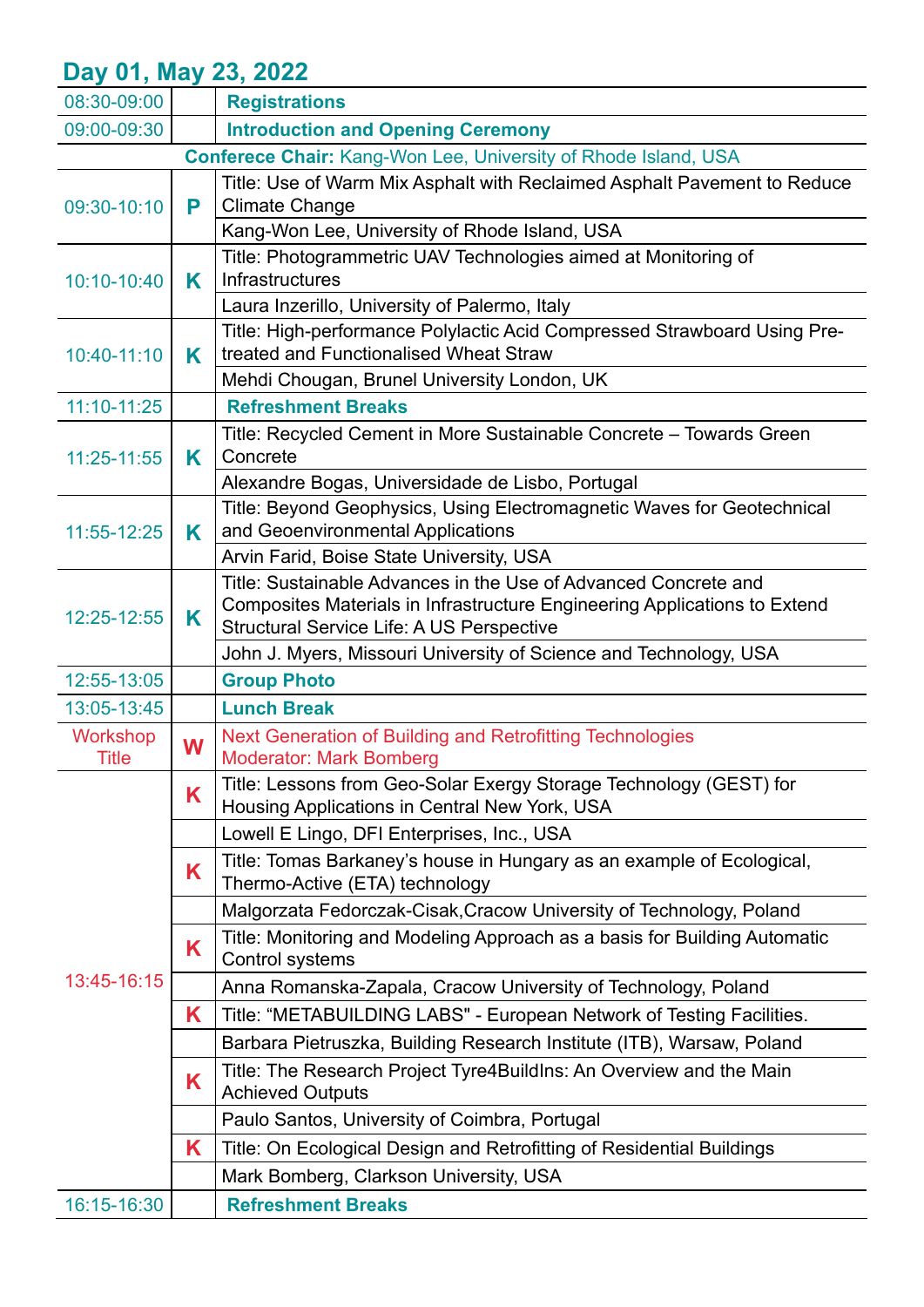| 16:30-16:55 |  | Title: Measuring Construction Workers' Real-Time Situation Awareness:<br><b>Using Wearable Technologies</b>             |
|-------------|--|-------------------------------------------------------------------------------------------------------------------------|
|             |  | Behzad Esmaeili, George Mason University, USA                                                                           |
| 16:55-17:20 |  | Title: Preparing Engineers to approach Complex Global Challenges from a<br>Socio-Technical Perspective                  |
|             |  | Jan DeWaters, Clarkson University, USA                                                                                  |
| 17:20-17:45 |  | Title: Exploring Timber Building Systems for Deployable Relief Structures:<br><b>Modular and Kit-of-Parts Solutions</b> |
|             |  | Dustin Albright, Clemson University, USA                                                                                |

**End of the Day 1**

| Day 02, May 24, 2022 |   |                                                                              |  |
|----------------------|---|------------------------------------------------------------------------------|--|
|                      |   | <b>Environment-Friendly Construction and Development</b>                     |  |
| Session-01           |   | and Planning for Risk and Natural Hazards                                    |  |
|                      |   | Session Chair: Guangqi CHEN, Kyushu University, Japan                        |  |
|                      |   | Title: Development of Solid-Fluid Coupling Simulation Technique and its      |  |
| 09:30-10:00          | K | Applications to a Chain of Geo-Disasters Initiated from Landslides           |  |
|                      |   | Guangqi CHEN, Kyushu University, Japan                                       |  |
|                      |   | Title: Soil Liquefaction Phenomena and its Impact on Marine Structures       |  |
| 10:00-10:25          | ш | Krystyna Kazimierowicz-Frankowska, Institute of Hydro-Engineering of Polish  |  |
|                      |   | Academy of Sciences, Poland                                                  |  |
| 10:25-10:50          |   | Title: Artificial Headlands to Prevent Beach Erosion on Misawa Coast, Japan  |  |
|                      |   | Sasaki Mikio, Hachinohe Institute of Technology, Japan                       |  |
| 10:50-11:15          | ı | Title: Will be Updated Soon.                                                 |  |
|                      |   | Michael Carlos Barrios Kleiss, Clemson University, USA                       |  |
| $11:15 - 11:30$      |   | <b>Refreshment Breaks</b>                                                    |  |
|                      |   | Title: Monitoring of Timber Construction - Key for Long Service Life of Tall |  |
| 11:30-11:55          | ı | <b>Buildings From Timber</b>                                                 |  |
|                      |   | Vcelak Jan, InnoRenew CoE, Slovinia                                          |  |
| 11:55-12:20          |   | Title: On the Accuracy of Piezoelectric Vibration Energy Harvesting Modeling |  |
|                      |   | Nazenin Gure, Beykent University, turkey                                     |  |
|                      |   | Title: Properties of Light-Translucent Self-Compacting Concrete or Internal  |  |
| 12:20-12:45          | I | Beam Diaphragm in Reducing Dynamic Responses of Reinforced Concrete          |  |
|                      |   | <b>Bridges</b>                                                               |  |
|                      |   | Izni Syahrizal bin Ibrahim, Universiti Teknologi Malaysia, Malaysia          |  |
| 12:45-13:10          | ı | Title: Using WRF to predict the Maximum Temperatures in summertime           |  |
|                      |   | (2050- 2060) over the desert of the Arabian Peninsula                        |  |
|                      |   | Hussain Alsarraf, American University of Kuwait, Kuwait                      |  |
| 13:10-14:00          |   | <b>Lunch Break</b>                                                           |  |

### **End Of the Day 02**

| May 25, 2022   Virtual Presentations |  |                                                                                                                |  |  |  |
|--------------------------------------|--|----------------------------------------------------------------------------------------------------------------|--|--|--|
| Starts @ Beijing Time Zone (GMT + 8) |  |                                                                                                                |  |  |  |
| 09:00-09:10                          |  | <b>Introduction</b>                                                                                            |  |  |  |
| 09:00-09:40                          |  | Title: Advances in Steel-Concrete Composite Structures for Civil, Structural<br>and Environmental Applications |  |  |  |
|                                      |  | Brian Uy, University of Sydney, Australia                                                                      |  |  |  |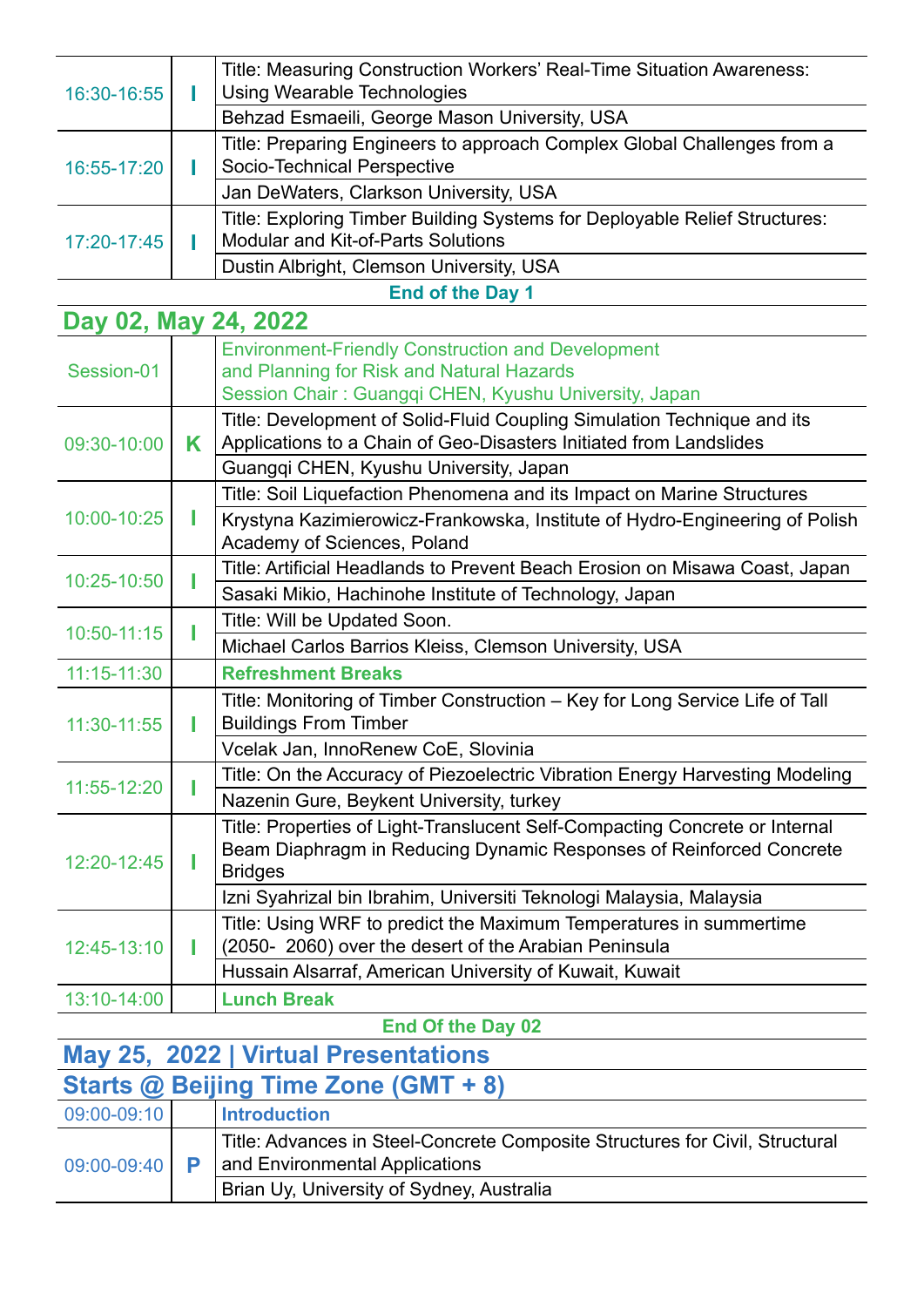| 09:40-10:20 | P | Title: Innovative Thermal Systems for Building Applications                                         |
|-------------|---|-----------------------------------------------------------------------------------------------------|
|             |   | Chua Kian Jon, National University of Singapore, Singapore                                          |
| 10:20-10:50 | K | Title: New research achievement on Environment-Friendly Concrete                                    |
|             |   | Jie Xu, Tianjin University, China                                                                   |
| 10:50-11:20 | K | Title: Sustainable Urban Development in Chinese Cities                                              |
|             |   | Yupeng Wang, Xi'an Jiaotong University, China                                                       |
|             |   | Title: Physics-guided Deep Learning Framework for Predictive Modeling of                            |
| 11:20-11:45 | ı | <b>Bridgevortex-Induced Vibrations From Field Monitoring</b>                                        |
|             |   | Shujin Laima, Harbin Institute of Technology (HIT), China                                           |
| 11:45-12:10 |   | Title: DEM Investigation on Creep Behavior of Granular Soils                                        |
|             |   | WANG Jianfeng Jeff, City University of Hong Kong, Hong Kong                                         |
| 12:10-12:35 |   | Title: The Lubrication Layer in Concrete and Its Rheological Properties                             |
|             |   | Xuemei Liu, University of Melbourne, Australia                                                      |
|             |   | Title: Actual Situation about Effectiveness of the Diversity Under the Aging                        |
| 12:35-13:00 | I | Society                                                                                             |
|             |   | Takashi Nakamura, Tokyo City University, Japan                                                      |
| 13:00-13:25 |   | Title: Practical Research and Local Government Collaboration                                        |
|             |   | Tsutomu Tsuboi, Nagoya Electric Works Ltd., Japan                                                   |
| 13:25-13:50 | I | Title: The Smart Age and Cable Congestion in the Hospital Ceiling                                   |
|             |   | Eisuke Hanada, Saga University, Japan                                                               |
|             |   | Title: Strategies for Smart and Sustainable Transport from a Gender<br>Perspective                  |
| 13:50-14:15 | I |                                                                                                     |
|             |   | Elvira Maeso González, University of Málaga, Spain<br>Title: The Dynamic Bike Repositioning Problem |
| 14:15-14:55 | P | Wai Yuen Szeto, University of Hong Kong, China                                                      |
|             |   | Title: An Experimental Study on Bond Performance of Hot-dip Galvanized                              |
| 14:55-15:20 |   | Steel Reinforcement in Poor Quality Concrete                                                        |
|             |   | Hongbok Choe, Tokyo University of Science, Japan                                                    |
|             |   | Title: Fatigue Damage Assessment of Reinforced Concrete Beam Using the                              |
| 15:20-15:45 |   | Magnetic Metal Memory and Acoustic Emission Techniquessia                                           |
|             |   | Noorsuhada Md Nor, Universiti Teknologi MARA, Malaysia                                              |
|             |   | Title: Steel Fibre Shear Supplement of Self-Compacting Fibre Reinforced                             |
| 15:45-16:10 |   | Concrete                                                                                            |
|             |   | Roslli Noor Mohamed, Universiti Teknologi Malaysi, Malaysia                                         |
|             | I | Title: A Smart Operation and Maintenance model of offshore Wind Turbines                            |
| 16:10-16:35 |   | Using Digital Twin Technology and Deep Learning Algorithm                                           |
|             |   | Lilin WANG, University of Tokyo, Japan                                                              |
|             |   | May 26, 2022   Virtual Presentations                                                                |
|             |   | Starts @ London, UK Time Zone (GMT)                                                                 |
| 09:35-10:00 | ı | Title: High-performance and Low-carbon Structures Fabricated Using                                  |
|             |   | Geopolymer-concrete                                                                                 |
|             |   | Han Fang, University of adelaid, Australia                                                          |
| 10:00-10:25 |   | Title: The Resource Balanced Economy, an Evolution of the Circular                                  |
|             |   | Economy                                                                                             |
|             |   | Simon P. Michaux, Geological Survey of Finland, Finland                                             |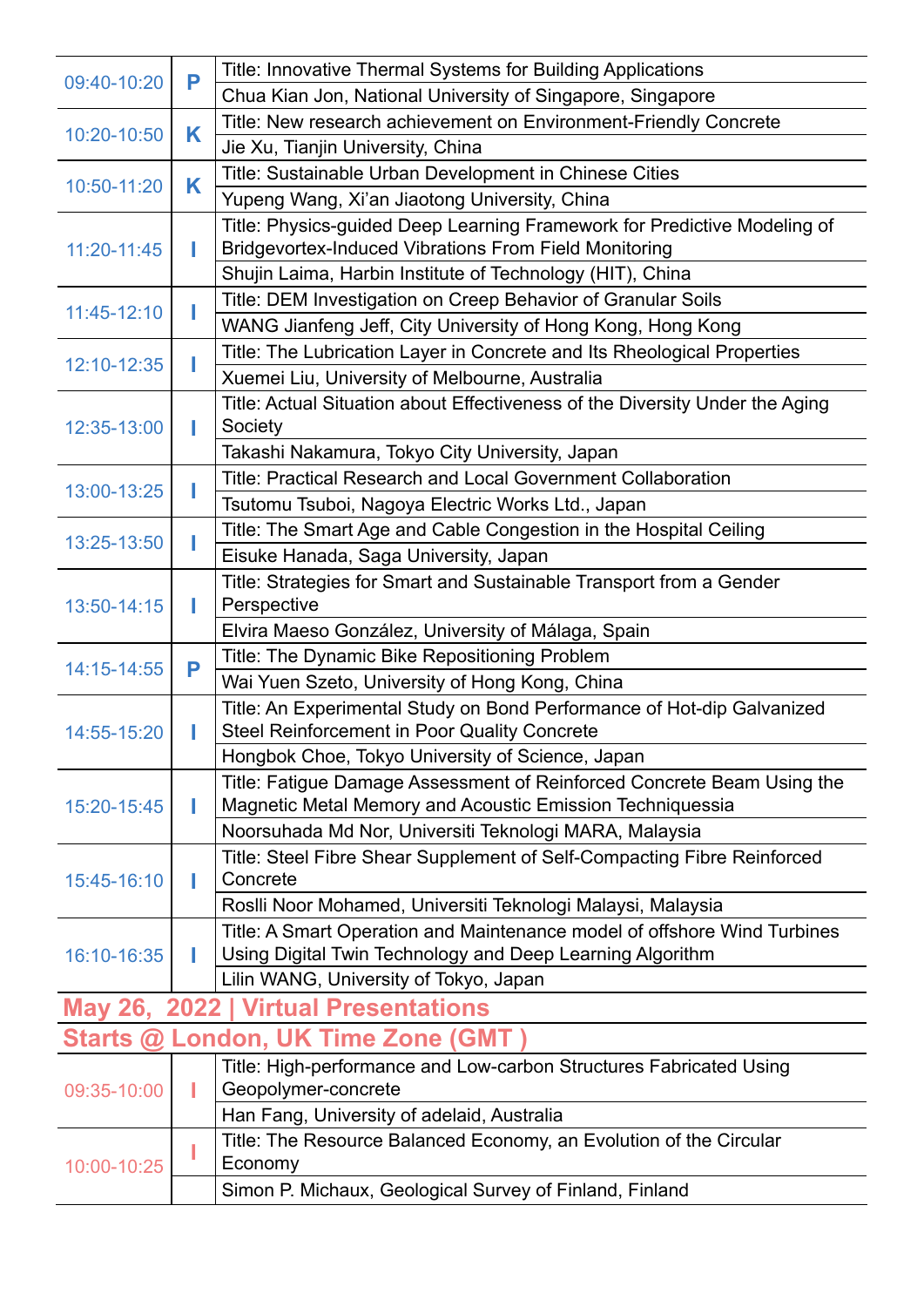| 10:25-10:50     |   | Title: More Environmentally Friendly Construction Materials. Co2                                                                    |
|-----------------|---|-------------------------------------------------------------------------------------------------------------------------------------|
|                 |   | Incorporation<br>Jose Maria Fernandez Rodriguez, University of Cordoba, Spain                                                       |
|                 |   | Title: Assessing Thermal Comfort using IRT - Preliminary Studies                                                                    |
| 10:50-11:15     |   | Eva Barreira, University of Porto, Portugal                                                                                         |
|                 |   | Title: Community and Infrastructure Resilience in Construction and Civil                                                            |
| $11:15 - 11:45$ |   | <b>Engineering Education</b>                                                                                                        |
|                 |   | Valentina Lentini, University Kore of Enna, Italy                                                                                   |
|                 | K | Title: Towards the Elliptical Ring Test for Assessing Cracking Potential of                                                         |
| 11:45-12:10     |   | Concrete                                                                                                                            |
|                 |   | Xiangming Zhou, Brunel Universit, UK                                                                                                |
|                 |   | Title: Uncertainty Quantification and Partition for Multihazard Risk Inferences                                                     |
| 12:10-12:35     |   | of Compound Extremes                                                                                                                |
|                 |   | Yurui Fan, Brunel University London, UK                                                                                             |
|                 |   | Title: When Floods Hit the Road: Quantifying The Resilience of Urban                                                                |
| 12:35-13:00     |   | Transportation Systems To Coastal Flooding And Sea Level Rise                                                                       |
|                 |   | Indraneel Gireendra Kasmalkar, Nanyang Technological University,                                                                    |
|                 |   | Singapore                                                                                                                           |
| 13:00-13:25     |   | Title: Sustainable Design for Exterior Wall Painting                                                                                |
|                 |   | Kaori Nagai, Nihon University, Japan                                                                                                |
| 13:25-13:50     | ٠ | Title: The Recycling of a Concrete With Known Propertiesto Reproduce A<br>Durable Material For The Civil Engineering Infrastructure |
|                 |   | Christian Paglia, University of Porto, Portugal                                                                                     |
|                 |   | Title: Environmental Stewardship through Exergy Methods                                                                             |
| 13:50-14:30     | P | Marc Rosen, University of Ontario Institute of Technology, Canada                                                                   |
|                 | K | Title: Will be Updated Soon.                                                                                                        |
| 14:30-15:00     |   | Winifred Elysse Newman, Clemson University, USA                                                                                     |
|                 |   | Title: Will be updated soon.                                                                                                        |
| 15:00-15:25     |   | Lin Beiyu, University if Nevada, USA                                                                                                |
|                 |   | Title: Time Dependent Flexural Deformations in Composite Prestressed                                                                |
| 15:25-15:50     |   | <b>Concrete and Steel Beams</b>                                                                                                     |
|                 |   | Fatmir Menkulasi, Wayne State University, USA                                                                                       |
| 15:50-16:15     |   | Title: Community and Infrastructure Resilience in Construction and Civil                                                            |
|                 |   | <b>Engineering Education</b>                                                                                                        |
|                 |   | Rokooei Saeed, Mississippi State Universit, USA                                                                                     |
| 16:15:16:40     |   | Title: Will be Updated Soon.                                                                                                        |
|                 |   | Sharareh Shirzad, Appalachian State University, USA                                                                                 |

**End of the Conference**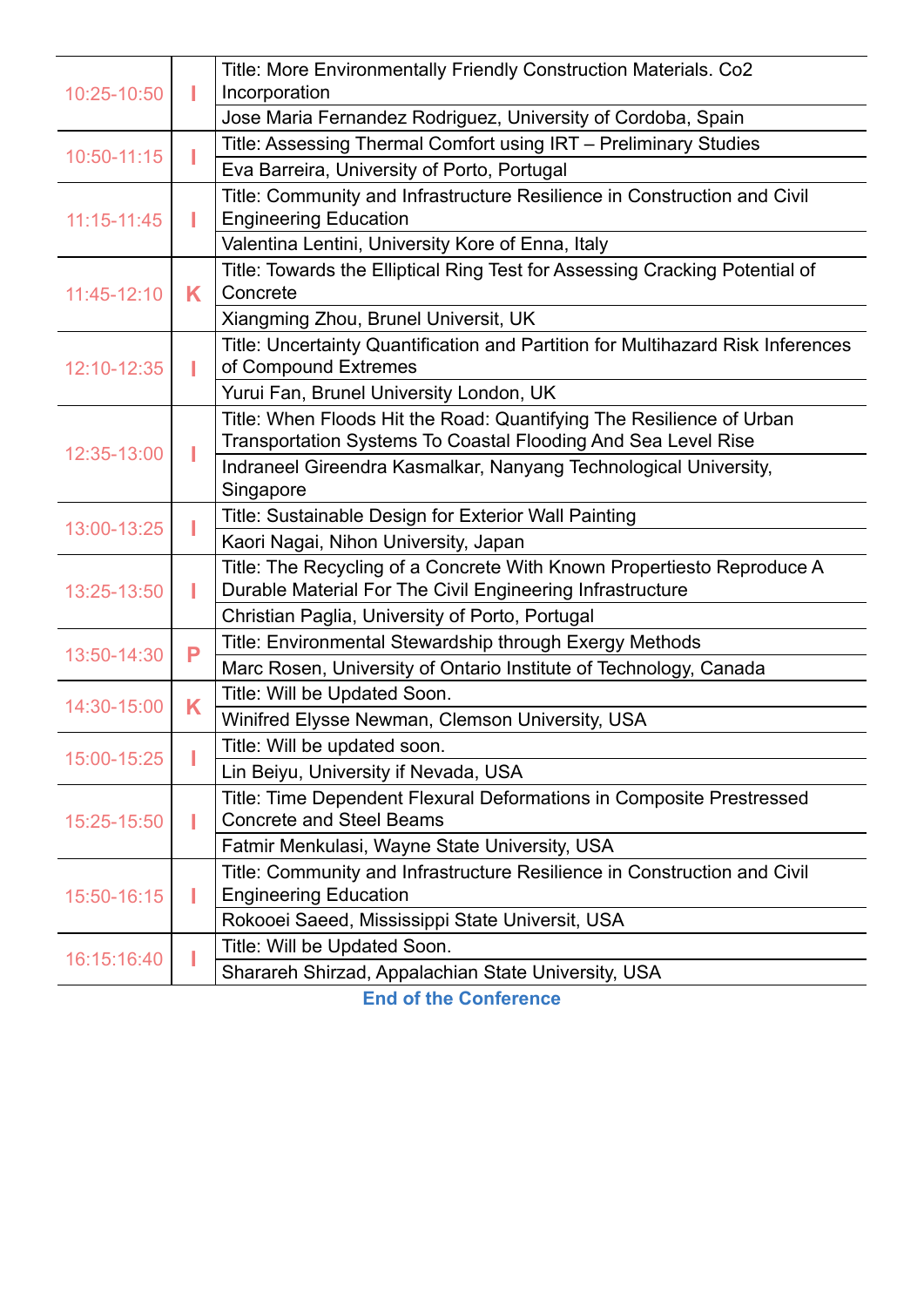